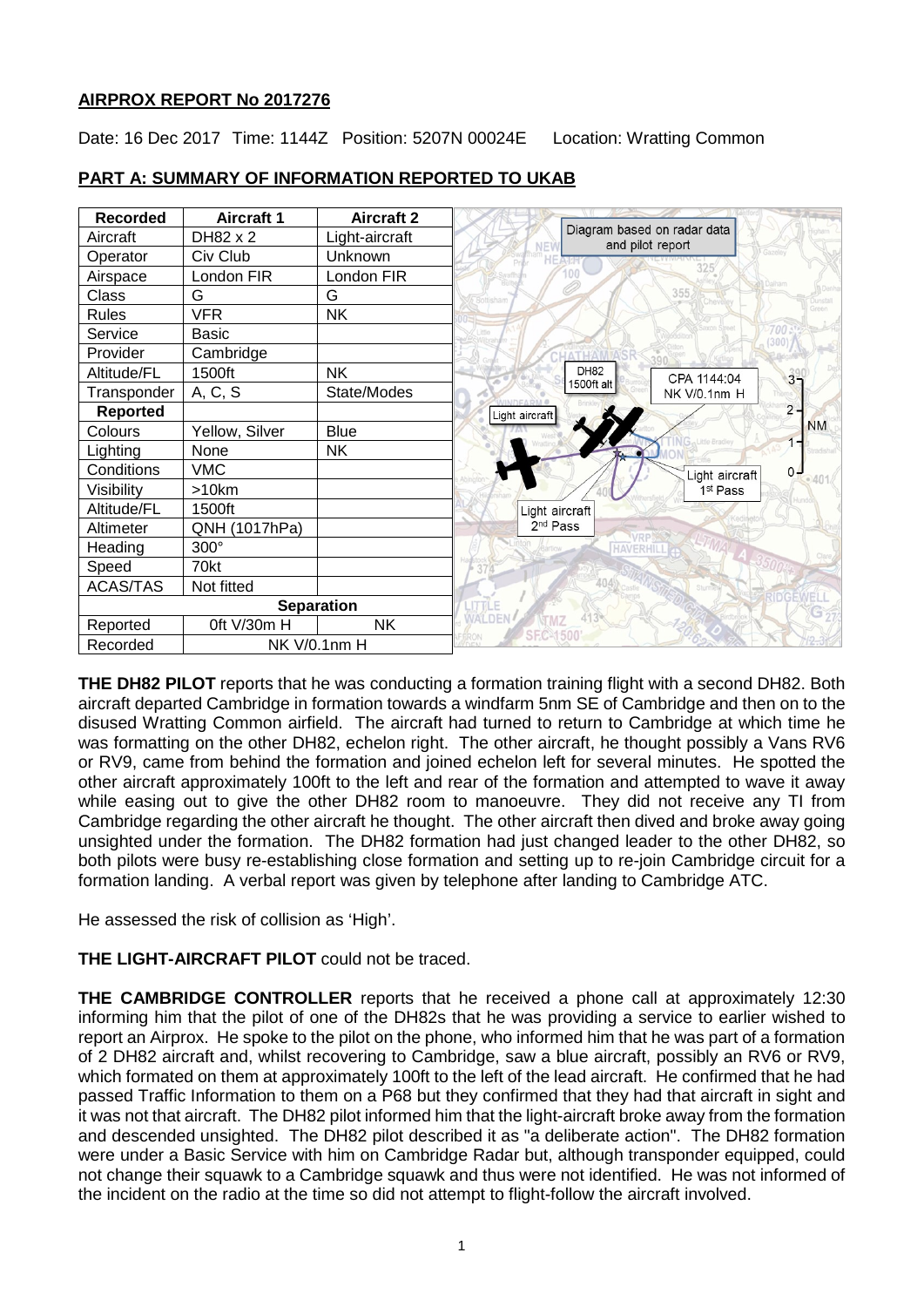## **Factual Background**

The weather at Cambridge was recorded as follows:

METAR EGSC 161120Z 28007KT CAVOK 03/M02 Q1017

### **Analysis and Investigation**

## **CAA ATSI**

At 1046:15 the unknown aircraft (U/I) [light-aircraft] is first visible on radar in the approximate vicinity of Nayland airfield. No SSR is visible at this point. (Figure 1).



The unknown aircraft was tracking west at 1100:08 (Figure 2). It then proceeded on its flight to approximately 15nm west of Luton before tracking back to the east.

The formation of two DH82 are first visible on radar at 1135:31. The unknown aircraft was approaching from the west (Figure 3).



At 1137:31 (Figure 4) the DH82 formation checked in on frequency with Cambridge Radar and were provided with a Basic Service and issued a squawk of 6161.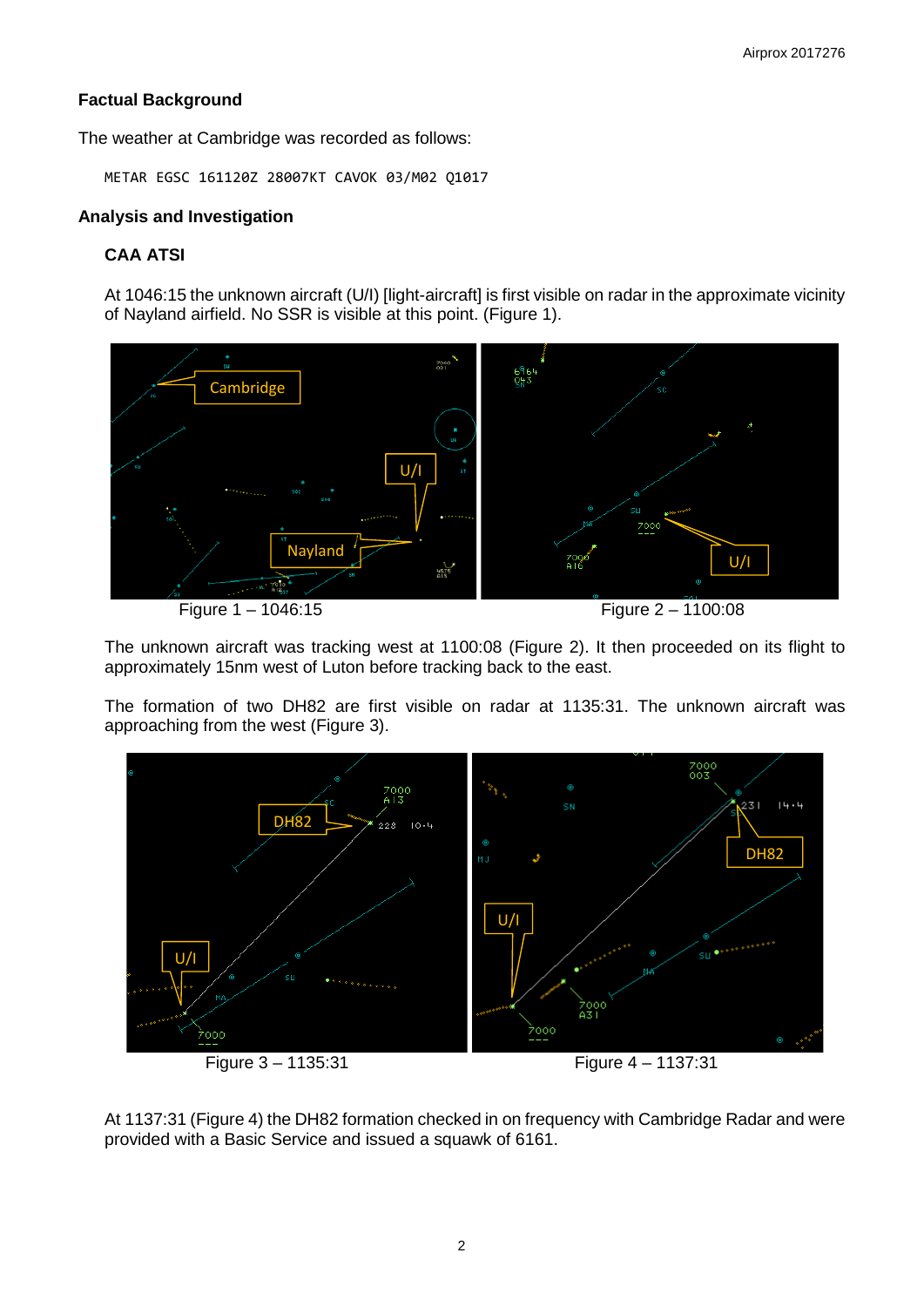At 1138:52 the radar controller asked the DH82 lead aircraft to confirm they were not above 2000ft and passed Traffic Information on departing traffic to the east. They acknowledged the traffic information and advised the controller that they were not transponder equipped.

At 1143:27 (Figure 5), the Cambridge controller passed Traffic Information to the DH82 formation on the unknown aircraft.



Figure 5 – 1143:27 Figure 6 – 1144:00

The controller tried to contact the DH82 formation again at 1143:41 with no reply. At 1144:00 (Figure 6), the DH82 lead aircraft acknowledged the Traffic Information on the unknown aircraft and apologised for not replying. The controller stated to the DH82 formation that they had no level restriction but were to remain outside controlled airspace.

The first CPA occurred at 1144:07 (Figure 7) with 0.1nm between the unknown aircraft and the DH82 formation.



The unknown aircraft then tracked to the south before turning back to close with the DH82 formation again (Figures  $8 - 12$ ).

At 1144:20 The DH82 leader asked the controller to repeat the last transmission. The controller repeated that there was no level restriction but to remain outside controlled airspace and passed traffic information on another aircraft approaching them from the east.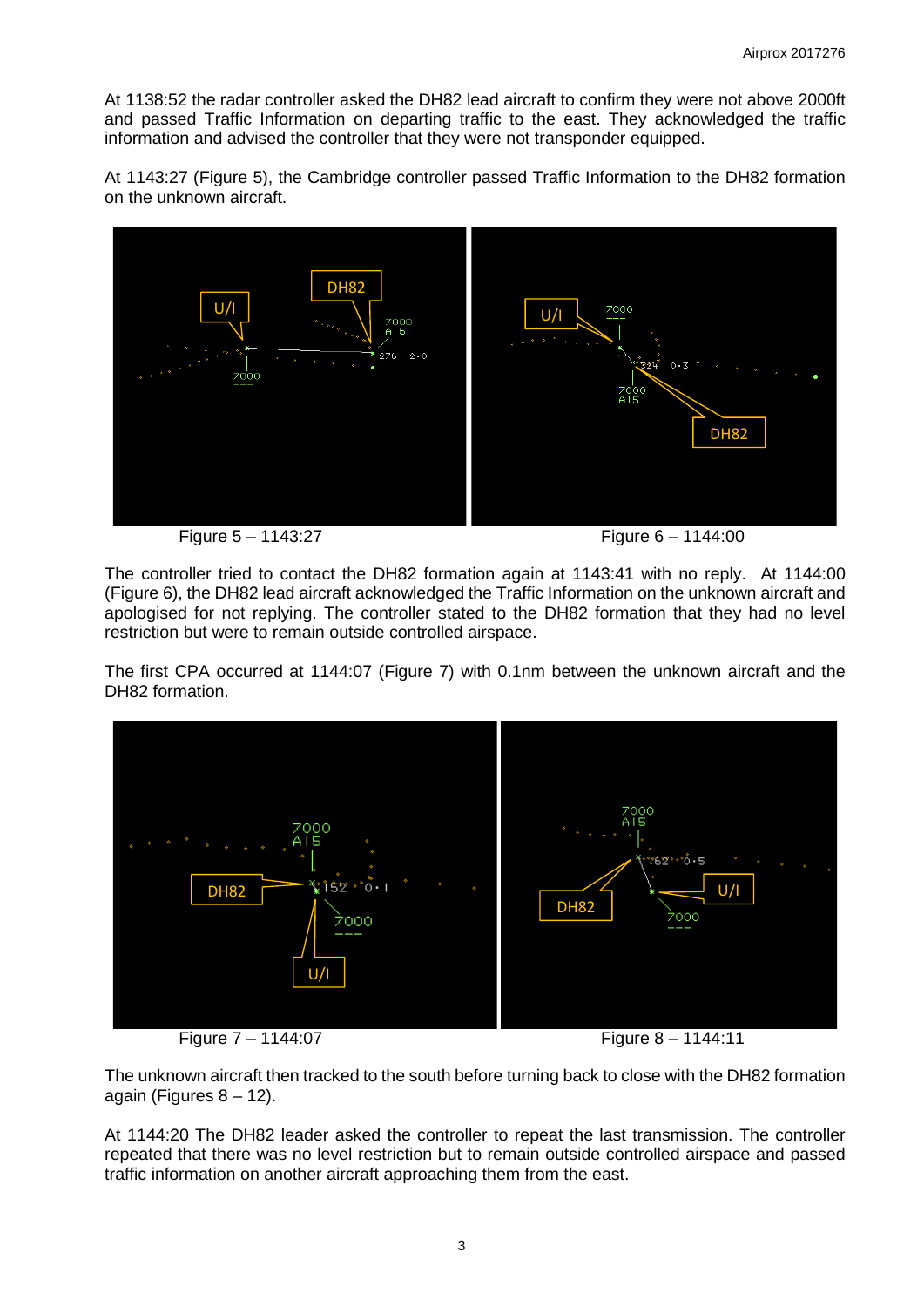

The second CPA took place at 1144:35 with the unknown aircraft 0.1nm laterally from the DH82 formation (Figure 11). At 1144:37 there was a broken transmission from the DH82 leader containing a reference to remaining outside of controlled airspace but the rest of the transmission was either clipped or unreadable.



Figure 11 – 1144:35 Figure 12 - 1144:40

The unknown aircraft tracked south at 1145:19 and disappeared from radar at 1145:33.

At the time of the Airprox the formation of DH82 aircraft was operating in Class G airspace under a Basic Service. Traffic information was given on the unknown aircraft as it approached the formation at speed which improved the situational awareness of the formation. However, under the terms of a Basic Service, whether Traffic Information has been provided or not, the pilot remains responsible for collision avoidance without assistance from the controller.

### **UKAB Secretariat**

The DH82 formation and light-aircraft pilots shared an equal responsibility for collision avoidance and not to operate in such proximity to other aircraft as to create a collision hazard<sup>[1](#page-3-0)</sup>. If the incident geometry is considered as overtaking then the DH82 pilot had right of way and the light-aircraft pilot was required to keep out of the way of the other aircraft by altering course to the right<sup>[2](#page-3-1)</sup>. Aircraft shall

<span id="page-3-0"></span><sup>1</sup> SERA.3205 Proximity.

l

<span id="page-3-1"></span><sup>2</sup> SERA.3210 Right-of-way (c)(3) Overtaking.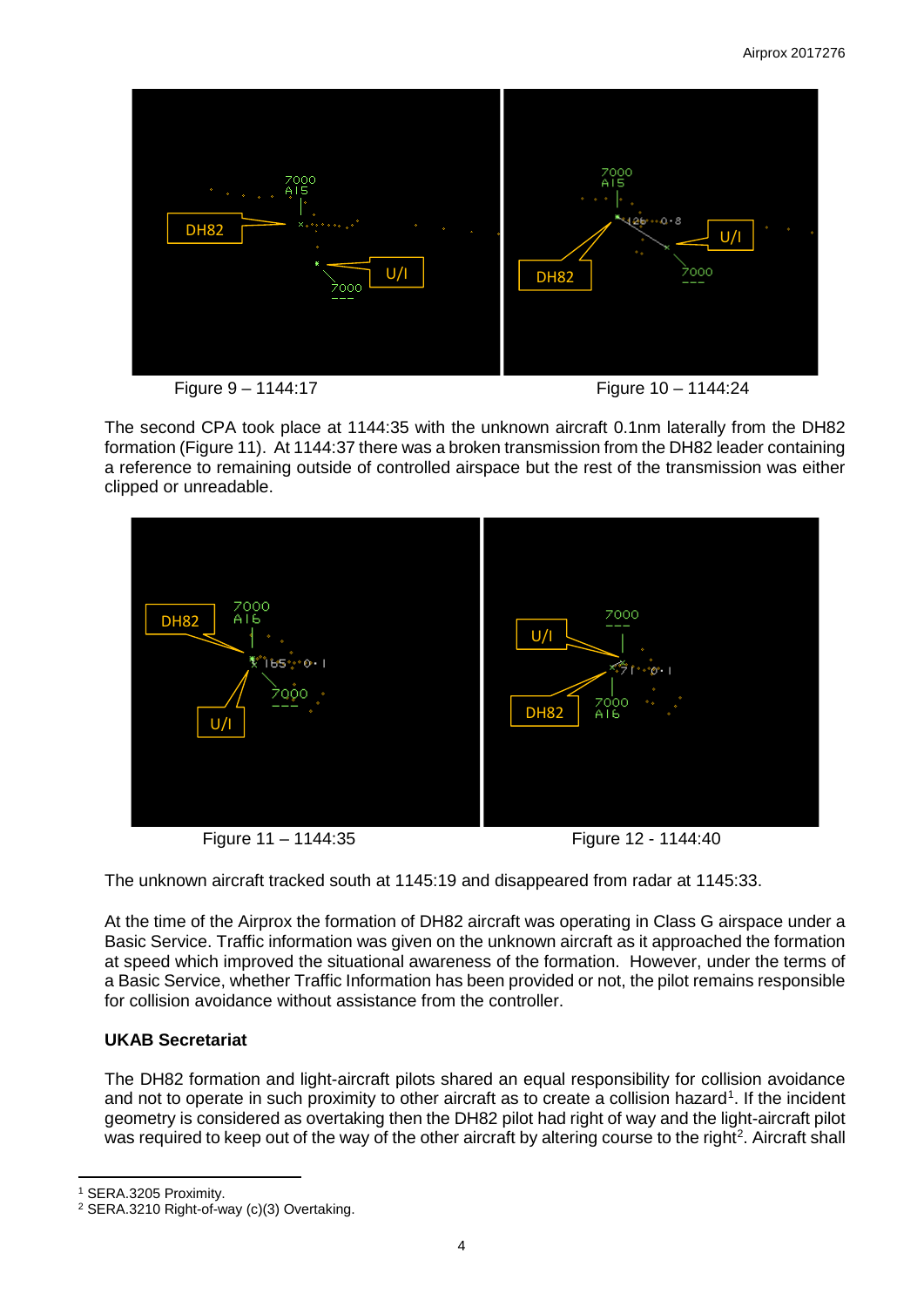not be flown in formation except by pre-arrangement among the pilots-in-command of the aircraft taking part in the flight<sup>[3](#page-4-0)</sup>.

#### **Summary**

An Airprox was reported when a DH82 formation and a light-aircraft flew into proximity at 1144hrs on Saturday 16<sup>th</sup> December 2017. The DH82 pilots were operating under VFR in VMC and in receipt of a Basic Service from Cambridge. The light-aircraft pilot could not be traced.

#### **PART B: SUMMARY OF THE BOARD'S DISCUSSIONS**

Information available consisted of reports from the DH82 pilot, transcripts of the relevant R/T frequencies, radar photographs/video recordings, reports from the air traffic controllers involved and reports from the appropriate ATC and operating authorities.

The Board began by looking at the actions of the light-aircraft pilot. The radar replay shows the lightaircraft initially approaching the DH82 formation, flying past and then returning towards, but it does not appear to stabilise in their proximity for longer than about 30 seconds (and certainly not for the several minutes that the DH82 pilot recalled), before it fades from the radar, presumably as it descended and flew away to the south. Notwithstanding, the Board agreed that even a short time in proximity was an extremely unwise manoeuvre by the light-aircraft pilot given that he could not know the intentions of the DH82 formation pilots and may have impeded their flight. Some members opined that perhaps the light-aircraft pilot was flying towards the DH82 formation to look at the vintage aircraft in formation out of curiosity rather than trying to join the formation. The radar replay showed that the light-aircraft came within 0.1nm (about 180m) of the DH82 formation but radar resolution is not such that any specific separation can be determined below this.

The Board noted that the DH82 formation were under only a Basic Service at the time with Cambridge, but that, nonetheless, they had received good and timely Traffic Information from the controller. Members commended the controller for his pro-active information but commented that it was only by good fortune that he had the spare capacity to do so. Being somewhat unwieldy in manoeuvrability, they opined that the DH82 formation would have been better placed in specifically asking for a Traffic Service, which would then have offered more certainty of receiving Traffic Information, especially given that they were operating in an area that is normally busy on a weekend in good conditions and that they would be working harder than they would normally as they formated and focused their attention on each other's aircraft.

The Board then looked at the cause of the Airprox. Although they could not substantiate from the radar pictures whether the light-aircraft pilot had actually formated on the DH82s, they quickly agreed that the radar separation and manoeuvring of the unknown light-aircraft pilot indicated that he had certainly flown close enough to cause the DH82 pilot concern. Turning to the risk, the Board agreed that without a report from the light-aircraft pilot it was difficult to determine why he flew past the DH82 formation twice, and whether he was visual with them at all times (and therefore presumably unlikely to place himself at a collision-risk). Notwithstanding the inadvisability of doing so, the Board therefore reluctantly agreed that they had insufficient information to assess the risk, and determined that the event was best described as risk Category D.

### **PART C: ASSESSMENT OF CAUSE AND RISK**

 $\overline{\phantom{a}}$ 

Cause: The light-aircraft flew close enough to cause the DH82 pilot concern.

Degree of Risk: D.

<span id="page-4-0"></span><sup>3</sup> SERA. 3135 Formation flights.